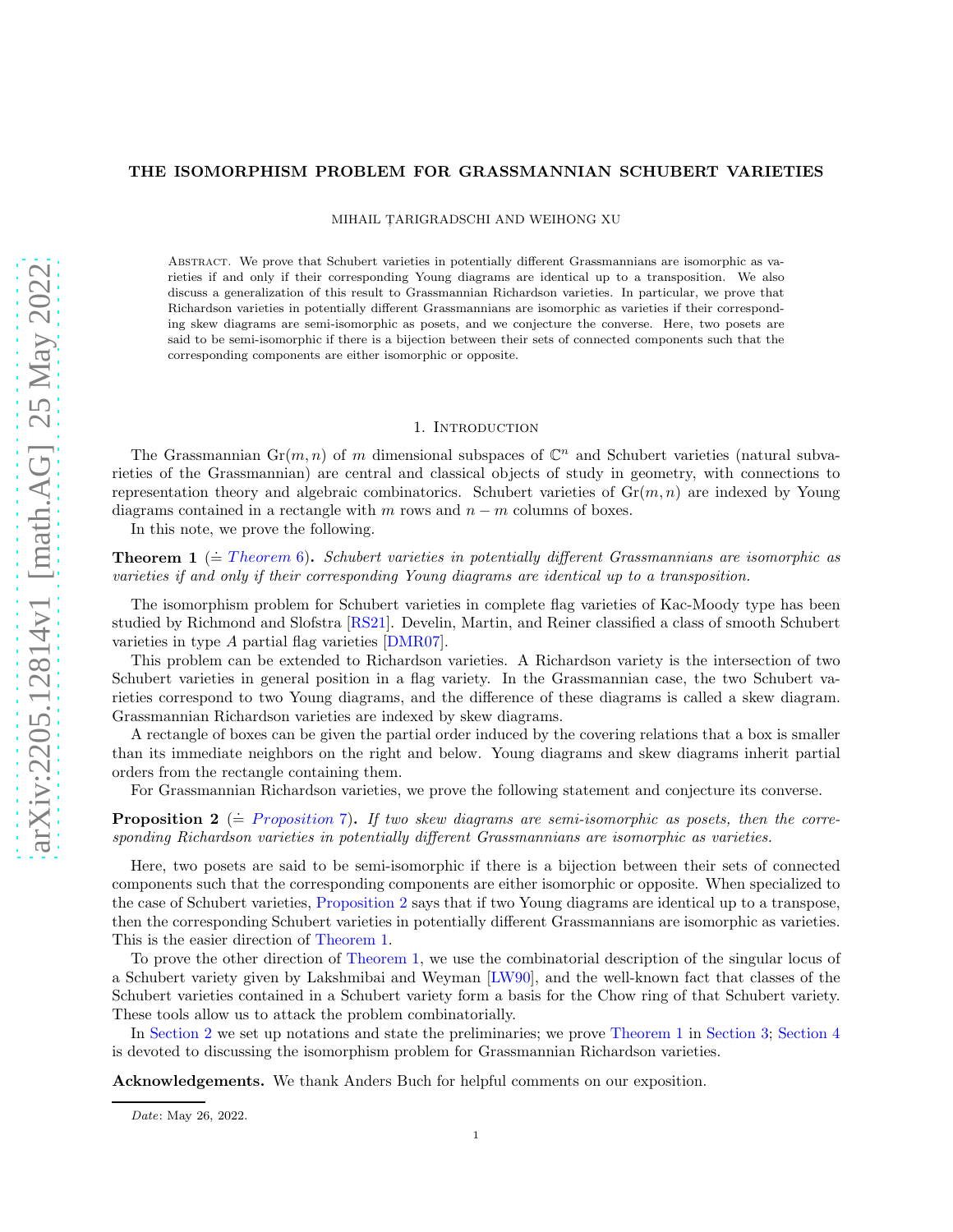#### 2. Notation and Preliminaries

<span id="page-1-1"></span><span id="page-1-0"></span>Let  $X = \text{Gr}(m, n)$  be the Grassmannian of m dimensional subspaces of  $\mathbb{C}^n$ . Schubert varieties in X are indexed by partitions  $\lambda = (\lambda_1, \ldots, \lambda_m)$  such that  $k := n - m \ge \lambda_1 \ge \cdots \ge \lambda_m \ge 0$  is a decreasing sequence of integers. We will identify such a partition with the corresponding Young diagram, whose  $i$ -th row from the top contains  $\lambda_i$  boxes. We call a Young diagram  $\lambda' = (\lambda'_1, \ldots, \lambda'_m)$  a subdiagram of  $\lambda$  if  $\lambda'_i \leq \lambda_i$  for  $i = 1, \ldots, m$  (see [Figure 1](#page-1-1) for an example). For brevity, we will refer to Young diagrams simply as diagrams.



FIGURE 1.  $\lambda'$  is a subdiagram of  $\lambda$ .

We will also write  $\lambda$  as  $(a_1^{b_1}, \ldots, a_r^{b_r}),$  where  $a_1 \geq \cdots \geq a_r \geq 0$  and  $b_i \geq 0$  for  $i = 1, \ldots, r$ . Here  $a^b$ means a repeated  $b$  times, corresponding to a rectangle with  $b$  rows and  $a$  columns of boxes. Note that such an expression for  $\lambda$  is not unique. However, if we impose the extra conditions that  $a_1 > \cdots > a_r > 0$  and  $b_i > 0$  for all  $i = 1, \ldots, r$ , then the expression is unique, in which case we say that  $\lambda$  consists of r rectangles. Let  $e_1, \ldots, e_n$  be the standard basis of  $\mathbb{C}^n$ . Given a partition  $\lambda = (\lambda_1, \ldots, \lambda_m)$  that satisfies  $k \geq \lambda_1 \geq$ 

 $\cdots \geq \lambda_m \geq 0$ , the corresponding Schubert variety is

$$
X_{\lambda} = \{ \Sigma \in X : \dim(\Sigma \cap \mathrm{Span}\{e_1, \ldots, e_{\lambda_i + m - i + 1}\}) \ge m - i + 1 \text{ for } i = 1, \ldots, m \},
$$

which has dimension

$$
\dim(X_{\lambda}) = |\lambda| := \lambda_1 + \cdots + \lambda_m;
$$

and the corresponding opposite Schubert variety is

$$
X^{\lambda} = \{ \Sigma \in X : \dim(\Sigma \cap \text{Span}\{e_n, e_{n-1}, \dots, e_{\lambda_i + m - i + 1}\}) \geq i \text{ for } i = 1, \dots, m \},
$$

which has codimension  $\text{codim}(X^{\lambda}) = |\lambda|$  in X.

We let

$$
\lambda^{\vee} := (k - \lambda_m, \dots, k - \lambda_1)
$$

denote the Poincaré dual partition of  $\lambda$ .

The automorphism  $w_0: \mathbb{C}^n \to \mathbb{C}^n$  given by  $w_0(e_i) = e_{n+1-i}$  induces an automorphism  $w_0$  of X, furthermore it can be seen that  $w_0(X^{\lambda}) = X_{\lambda} \vee$ .

The irreducible components of the singular locus of  $X_\lambda$ ,  $\text{Sing}(X_\lambda)$ , are then characterized by [\[LW90,](#page-9-2) The-orem 5.3], which we restate as [Theorem 3](#page-1-2) and illustrate in [Figure 2.](#page-2-2) In the following, let  $\lambda = (a_1^{b_1}, \ldots, a_r^{b_r}),$ where  $a_1 > \cdots > a_r > 0$  and  $b_i > 0$  for  $i = 1, \ldots, r$ .

<span id="page-1-2"></span>**Theorem 3.** Sing( $X_\lambda$ ) has  $r-1$  irreducible components  $X_{\lambda^1}, \ldots, X_{\lambda^{r-1}}$ , where

$$
\lambda^{i} = (a_1^{b_1}, \dots, a_{i-1}^{b_{i-1}}, a_i^{b_i-1}, (a_{i+1}-1)^{a_{i+1}+1}, a_{i+2}^{b_{i+2}}, \dots, a_r^{b_r}) \text{ for } i = 1, \dots, r-1.
$$

Note that each  $\lambda^i$  is obtained by removing a hook on the boundary of  $\lambda$ . Furthermore,  $(\lambda^T)^i = (\lambda^{r-i})^T$ for  $i = 1, \ldots, r-1$ , where  $\lambda^T$  denotes the conjugate (or transpose) partition of  $\lambda$ . Using the fact that  $X_{\lambda} \cap X_{\mu} = X_{\lambda} \cap \mu$ , we have that  $X_{\lambda}$  and  $X_{\lambda}$  intersect properly as subvarieties of  $X_{\lambda}$  if and only if the removed hooks are disjoint.

**Notation 4.** We will use  $\lambda^0$  to denote the partition such that  $X_{\lambda^0}$  is the intersection of all irreducible components of  $\text{Sing}(X_\lambda)$ .

It follows from [Theorem 3](#page-1-2) that  $\lambda^0 = \lambda^1 \cap \lambda^2 \cap \cdots \cap \lambda^{r-1}$ . Note that  $(\lambda^0)^T = (\lambda^T)^0$ . See [Figure 3](#page-2-3) for an illustration of  $\lambda^0$ . If  $\lambda = (a_1^{b_1}, \dots, a_r^{b_r})$  as above, then

$$
\lambda^{0} = (a_{1}^{b_{1}-1}, (a_{2}-1)^{b_{2}}, \ldots, (a_{r-1}-1)^{b_{r-1}}, (a_{r}-1)^{b_{r}+1}).
$$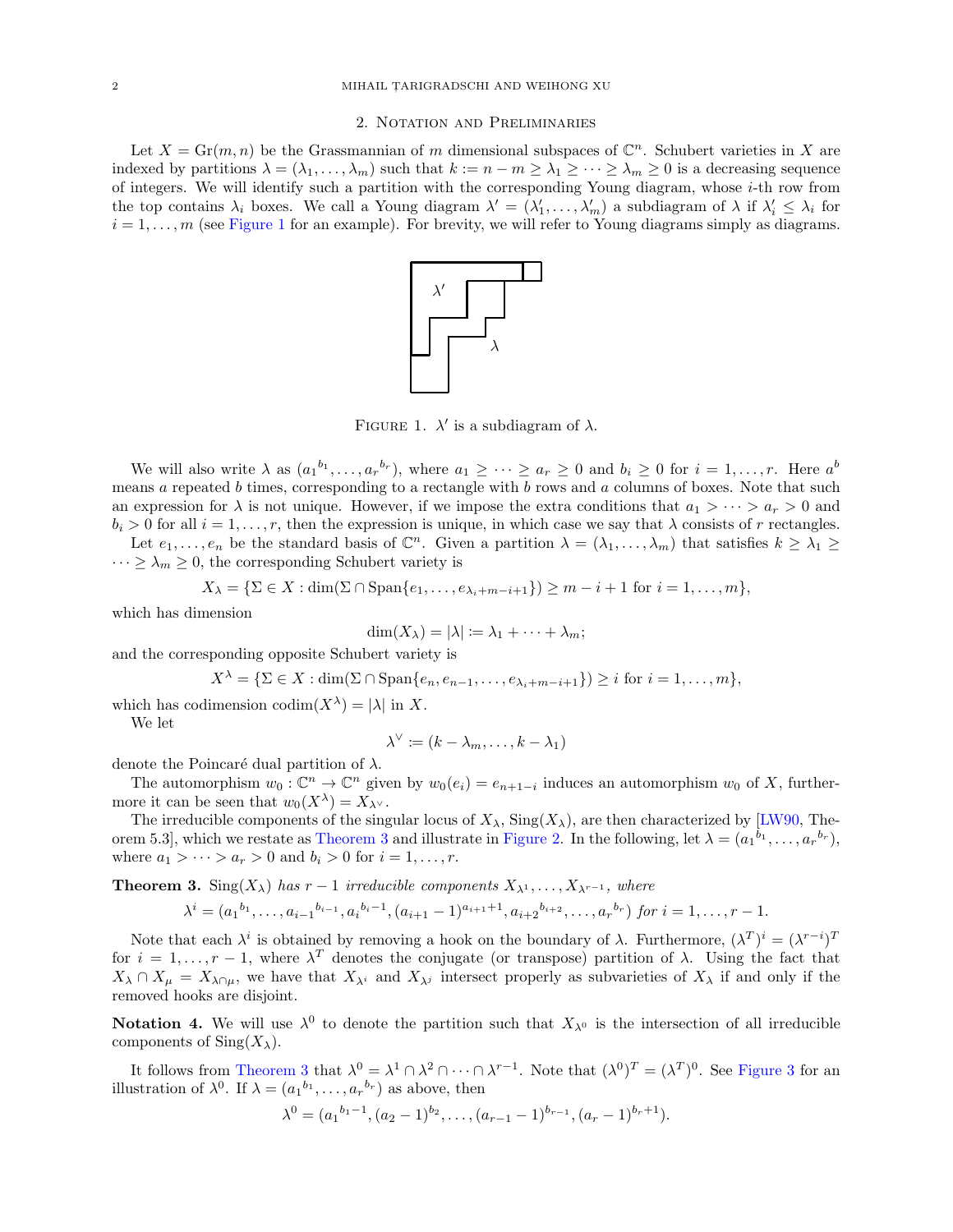<span id="page-2-3"></span><span id="page-2-2"></span>

FIGURE 3.  $\lambda^0$ .

**Definition 5.** Let  $\xi(\lambda)$  be the size of the longest hook contained in  $\lambda$ .

Note that 
$$
\xi(\lambda) = \xi(\lambda^T)
$$
. If we represent  $\lambda$  as  $(a_1^{b_1}, \dots, a_r^{b_r})$  with  $a_r, b_1 > 0$ , then  
 $\xi(\lambda) = a_1 + b_1 + \dots + b_r - 1$ .

3. The isomorphism problem for Schubert varieties

<span id="page-2-1"></span><span id="page-2-0"></span>**Theorem 6.** Let X, X' be two Grassmannians and let  $X_{\lambda} \subseteq X$ ,  $X_{\mu}' \subseteq X'$  be Schubert varieties. Then  $X_{\lambda} \cong X_{\mu}'$  as varieties if and only if  $\lambda = \mu$  or  $\lambda^T = \mu$ .

*Proof.* First assume  $\lambda = \mu$  or  $\lambda^T = \mu$ . We will show that  $X_{\lambda} \cong X_{\mu}'$ . Let  $m, n, m', n'$  be such that

$$
X \cong \operatorname{Gr}(m, n), X' \cong \operatorname{Gr}(m', n').
$$

Since the isomorphism between X and  $Y = \text{Gr}(n-m, n)$  induces an isomorphism between  $X_{\lambda}$  and  $Y_{\lambda}$ , we may assume without loss of generality that  $\lambda = \mu$ .

Let  $M, N$  be such that

$$
M \ge \max(m, m')
$$
 and  $N - M \ge \max(n - m, n' - m')$ 

and let

$$
Z = \operatorname{Gr}(M, N).
$$

We identify X with the set of subspaces  $\Sigma$  of  $\text{Span}\{e_{M-m+1}, \ldots, e_{M-m+n}\}\$  of dimension m. The closed embedding  $X \hookrightarrow Z$  given by

$$
\Sigma \mapsto \mathrm{Span}\{e_1,\ldots,e_{M-m}\}\oplus \Sigma.
$$

induces an isomorphism of Schubert varieties  $X_{\lambda} \cong Z_{\lambda}$ . Similarly,  $X'_{\mu} \cong Z_{\mu} = Z_{\lambda}$ .

For the converse, assume  $X_{\lambda} \cong X'_{\mu}$  as varieties. Then  $\text{Sing}(X_{\lambda}) \cong \text{Sing}(X'_{\mu})$ . By [Theorem 3,](#page-1-2) this implies that  $\lambda$  and  $\mu$  consist of the same number of rectangles. We denote this number by r. Moreover, we must have  $X_{\lambda^0} \cong X'_{\mu^0}$  as varieties. By the same reasoning,  $\lambda^0$  and  $\mu^0$  consist of the same number of rectangles. We denote this number by r<sub>0</sub>. In addition, we have an isomorphism of Chow groups  $A_i(X_\lambda) \cong A_i(X'_\mu)$  for all *i*. Size *i* sub-diagrams of  $\lambda$  correspond to dimension *i* Schubert varieties contained in  $X_{\lambda}$ , whose classes form a basis for  $A_i(X_\lambda)$ , and an analogous statement holds for sub-diagrams of  $\mu$ . Therefore,  $\lambda$  and  $\mu$  must have the same number of size i sub-diagrams for all i. In particular,  $|\lambda| = \dim X_\lambda = \dim X'_\mu = |\mu|$  as the size of the largest sub-diagram.

We will prove  $\lambda = \mu$  or  $\lambda^T = \mu$  by induction on  $|\lambda|$ . When  $|\lambda| = 0$ ,  $\lambda = \mu = \emptyset$ .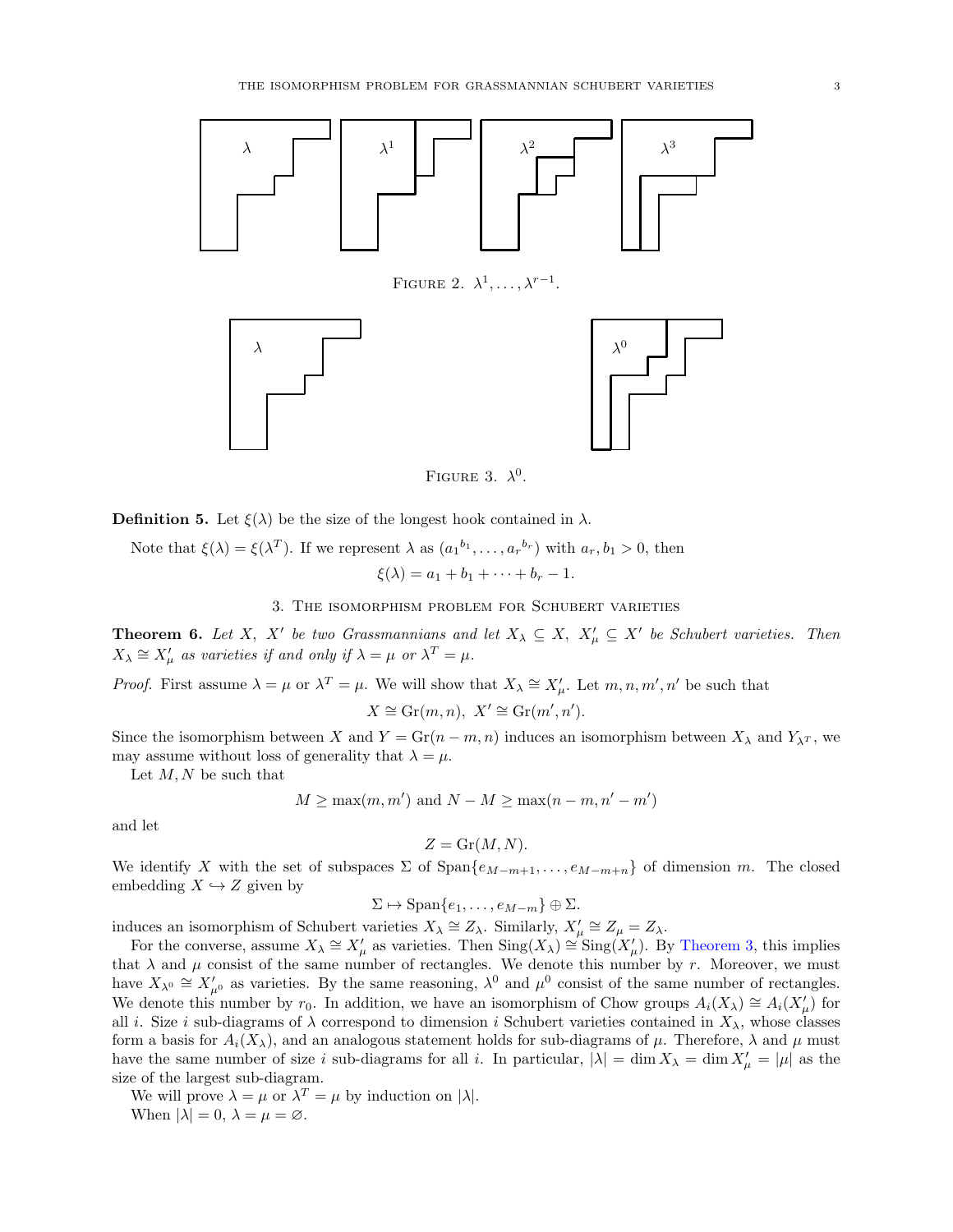When  $X_{\lambda}$  and  $X'_{\mu}$  are nonsingular, we have

$$
\lambda = (a^b), \ \mu = (a^{\prime b'})
$$

for some positive integers  $a, b, a', b'$  such that

$$
ab = |\lambda| = |\mu| = a'b'.
$$

<span id="page-3-0"></span>Up to transposing some diagrams, we may assume  $a \leq b$  and  $a' \leq b'$ . Suppose  $a > a'$ , then every diagram of size  $a' + 1$  is a sub-diagram of  $\lambda$ , but the single-row diagram  $(a' + 1)$  is not a sub-diagram of  $\mu$  (see [Figure 4\)](#page-3-0), which is a contradiction.



FIGURE 4. Diagrams  $\lambda$ ,  $(a'+1)$ ,  $\mu$ 

Therefore,  $a = a'$ ,  $b = b'$ .

In the general case, we write

$$
\lambda = (a_1^{b_1}, \dots, a_r^{b_r}), \ \mu = (a'_1^{b'_1}, \dots, a'_r^{b'_r}),
$$

with  $a_1 > a_2 > \cdots > a_r > 0, a'_1 > a'_2 > \cdots > a'_r > 0$  and  $b_i, b_i' > 0$  for  $i = 1, \ldots, r$ . Assume  $r \ge 2$ . Note that

$$
r-2 \le r_0 \le r.
$$

**Case 1:**  $r_0 = r$ . This happens exactly when  $a_r, b_1, a'_r, b'_1 > 1$  and in this case

$$
\lambda^{0} = (a_{1}^{b_{1}-1}, (a_{2}-1)^{b_{2}}, \ldots, (a_{r-1}-1)^{b_{r-1}}, (a_{r}-1)^{b_{r}+1})
$$

(note that this expression contains no zeroes), and an analogous expression holds for  $\mu^0$ . Since  $X_{\lambda^0} \cong X'_{\mu^0}$ and they are of smaller dimension, by induction hypothesis, we have

either 
$$
\lambda^0 = \mu^0
$$
 or  $(\lambda^T)^0 = (\lambda^0)^T = \mu^0$ .

Up to transposing  $\lambda$ , we may assume  $\lambda^0 = \mu^0$ , which implies  $a_i = a'_i$ ,  $b_i = b'_i$  for all *i*; in other words,  $\lambda = \mu$ . **Case 2:**  $r_0 = r - 1$ . Up to transposing  $\lambda$  and  $\mu$ , we may assume

$$
b_1 = b_1' = 1
$$
 and  $a_r, a_{r'} > 1$ .

Suppose  $r = 2$ . We have

$$
\lambda = (a_1, a_2^{b_2}), \ \mu = (a'_1, a'_2^{b'_2}), \ \lambda^0 = ((a_2 - 1)^{b_2+1}), \text{ and } \mu^0 = ((a'_2 - 1)^{b'_2+1}).
$$

By induction hypothesis, we have

<span id="page-3-1"></span>either  $\lambda^0 = \mu^0$  or  $(\lambda^T)^0 = (\lambda^0)^T = \mu^0$ .

If  $\lambda^0 = \mu^0$ , then  $a_2 = a'_2$  and  $b_2 = b'_2$ . Since  $|\lambda| = |\mu|$ , we must also have  $a_1 = a'_1$  and therefore  $\lambda = \mu$ . If  $(\lambda^0)^T = \mu^0$ , then we have

(1) 
$$
a_2 - 1 = b'_2 + 1 \text{ and } a'_2 - 1 = b_2 + 1.
$$

In this case, if  $a_2 \le b_2+1$ , then every diagram of size  $a_2$  is a sub-diagram of  $\lambda$ , but the single-column diagram  $(1^{a_2})$  is not a sub-diagram of  $\mu$  (since  $b'_2 + 1 < a_2$ ), which is a contradiction (see [Figure 5](#page-4-0) for an illustration); similarly, if  $a'_2 \leq b'_2 + 1$ , then every diagram of size  $a'_2$  is a sub-diagram of  $\mu$ , but the single-column diagram  $(1^{a'_2})$  is not a sub-diagram of  $\lambda$  (since  $b_2 + 1 < a'_2$ ), which is a contradiction. Therefore,

$$
a_2 - 1 \ge b_2 + 1
$$
 and  $a'_2 - 1 \ge b'_2 + 1$ .

In view of [\(1\),](#page-3-1) they imply  $a_2 - 1 = a'_2 - 1 = b_2 + 1 = b'_2 + 1$ . Since  $|\lambda| = |\mu|$ , we must then have  $\lambda = \mu$ . Now assume  $r > 2$ .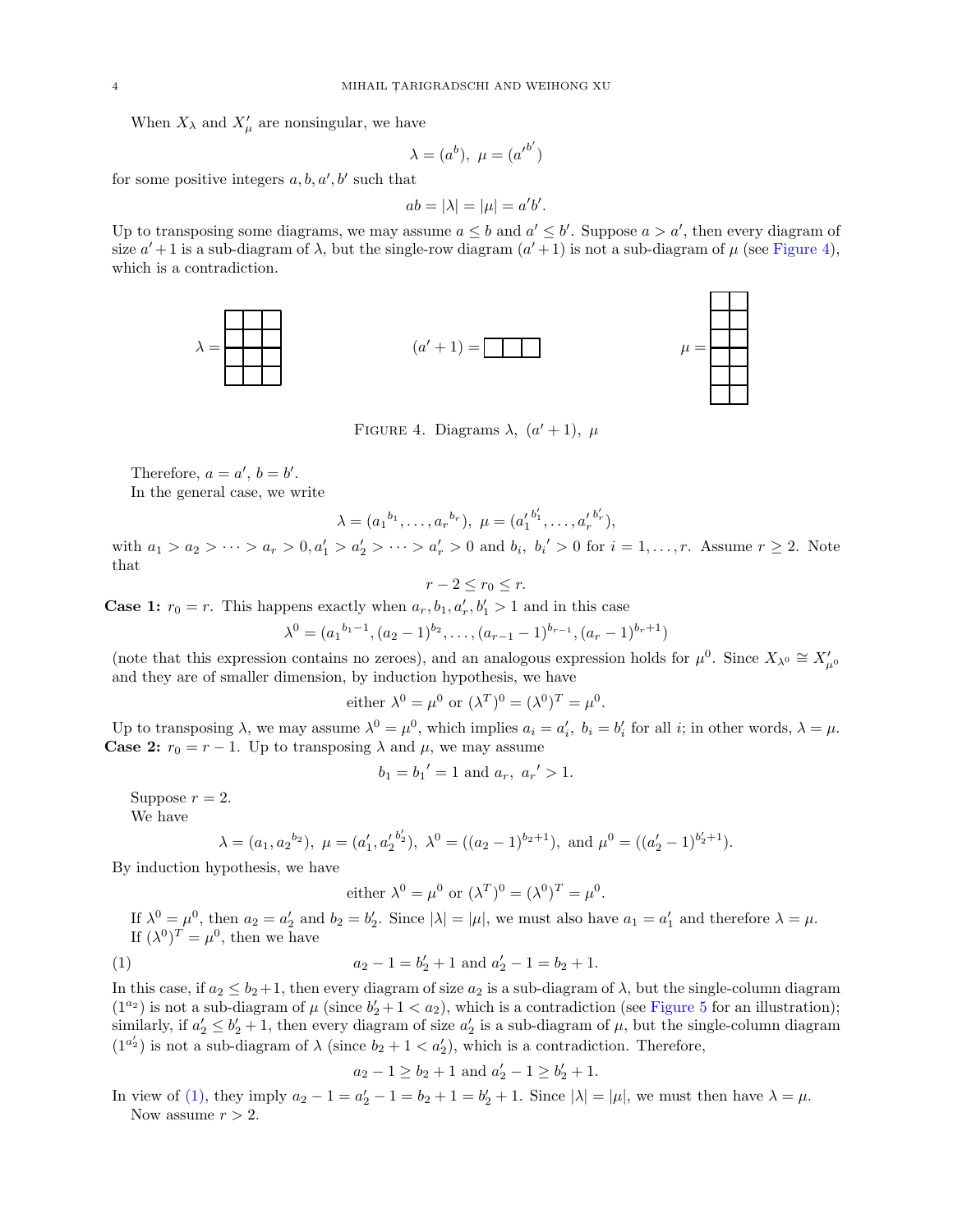<span id="page-4-0"></span>

FIGURE 5. The case  $(\lambda^{0})^{T} = \mu^{0}$  and  $a_{2} - 1 < b_{2} + 1$ .

The subvarieties  $X_{\lambda^1}$ ,  $X_{\lambda^{r-1}}$  (respectively  $X'_{\mu^1}$ ,  $X'_{\mu^{r-1}}$ ), are the only irreducible components of  $\text{Sing}(X_{\lambda})$ (respectively  $\text{Sing}(X'_\mu)$ ) that intersect all but one other irreducible component properly. Hence,  $X_{\lambda^1}$  and  $X_{\lambda^{r-1}}$  are isomorphic to  $X'_{\mu^{1}}$  and  $X'_{\mu^{r-1}}$  (not necessarily in this order). Using [Theorem 3](#page-1-2) we have the expressions

$$
\lambda^{1} = ((a_2 - 1)^{b_2 + 1}, a_3^{b_3}, \dots, a_r^{b_r}),
$$
  

$$
\lambda^{r-1} = (a_1, a_2^{b_2}, \dots, a_{r-2}^{b_{r-2}}, a_{r-1}^{b_{r-1}-1}, (a_r - 1)^{b_r+1}),
$$

and analogous expressions hold for  $\mu^1$ ,  $\mu^{r-1}$ . Note that

$$
\xi(\lambda^1) = a_2 + b_2 + \dots + b_r - 1 < a_1 + b_2 + \dots + b_r = \xi(\lambda^{r-1})
$$

and a similar inequality holds on the  $\mu$ -side. If  $X_{\lambda^1} \cong X'_{\mu^{r-1}}$ , equivalently  $X_{\lambda^{r-1}} \cong X'_{\mu^1}$ , then by the induction hypothesis we have that  $\lambda^1 = \mu^{r-1}$  or  $(\lambda^1)^T = \mu^{r-1}$  (the analogous equalities hold for  $\lambda^{r-1}, \mu^1$ ). Hence,

$$
\xi(\lambda^{r-1}) > \xi(\lambda^1) = \xi(\mu^{r-1}) > \xi(\mu^1) = \xi(\lambda^{r-1}),
$$

a contradiction. Hence, we must have that  $X_{\lambda^1} \cong X'_{\mu^1}$  and  $X_{\lambda^{r-1}} \cong X'_{\mu^{r-1}}$ . By the induction hypothesis we get that

(2) 
$$
\text{either } \lambda^1 = \mu^1 \text{ or } (\lambda^1)^T = \mu^1;
$$

$$
(3)
$$

(3) 
$$
\text{either } \lambda^{r-1} = \mu^{r-1} \text{ or } (\lambda^{r-1})^T = \mu^{r-1}.
$$

If  $\lambda^1 = \mu^1$ , then

<span id="page-4-1"></span>
$$
a_2 = a'_2, \ldots, a_r = a'_r, b_2 + b_3 = b'_2 + b'_3, b_4 = b'_4, \ldots, b_r = b'_r.
$$

Since [\(3\)](#page-4-1) implies  $\xi(\lambda^{r-1}) = \xi(\mu^{r-1})$ , we must also have  $a_1 = a'_1$ . Since  $|\lambda| = |\mu|$ , we must then have ′ ′ .

$$
b_2 = b'_2, \ b_3 = b'_3
$$

Therefore,  $\lambda = \mu$ .

If  $\lambda^{r-1} = \mu^{r-1}$ , then

$$
a_1 = a'_1, \ldots, a_{r-2} = a'_{r-2}, a_r = a'_r, b_2 = b'_2, \ldots, b_r = b'_r.
$$

Since  $|\lambda| = |\mu|$ , we must then have  $a_{r-1} = a'_{r-1}$  and  $\lambda = \mu$ .

Now assume 
$$
(\lambda^1)^T = \mu^1
$$
 and  $(\lambda^{r-1})^T = \mu^{r-1}$ . Note that

$$
(\lambda^1)^T = ((1+b_2+\cdots+b_r)^{a_r}, (1+b_2+\cdots+b_{r-1})^{a_{r-1}-a_r}, \ldots, (1+b_2+b_3)^{a_3-a_4}, (1+b_2)^{a_2-a_3-1})
$$

and

 $\overline{(}$ 

 $(\lambda^{r-1})^T = ((1+b_2+\cdots+b_r)^{a_r-1}, (b_2+\cdots+b_{r-1})^{a_{r-1}-a_r+1}, (1+b_2+\cdots+b_{r-2})^{a_{r-2}-a_{r-1}}, \ldots, (1+b_2)^{a_2-a_3}, 1^{a_1-a_2}).$ The identity  $(\lambda^{r-1})^T = \mu^{r-1}$  implies  $a_r = 2$  and  $(\lambda^1)^T = \mu^1$  implies  $a_r \ge b'_2 + 1$ , thus  $b'_2 = 1$ . If  $r = 3$ , then  $(\lambda^{r-1})^T = \mu^{r-1}$  and the above imply that

$$
(1+b_2+b_3,b_2^{a_2-1},1^{a_1-a_2})=(\lambda^{r-1})^T=\mu^{r-1}=(a'_1,(a'_3-1)^{b'_3+1}),
$$

which then implies  $a_2 = 1$ , a contradiction to  $a_2 > a_3$ . Otherwise,  $r > 3$  and looking at the second rectangle from the top in  $(\lambda^{r-1})^T = \mu^{r-1}$  gives

$$
a_{r-1} - a_r + 1 = b'_2
$$
 when  $b_{r-1} \neq 1$ 

and

$$
(a_{r-1} - a_r + 1) + (a_{r-2} - a_{r-1}) = b'_2
$$
 when  $b_{r-1} = 1$ .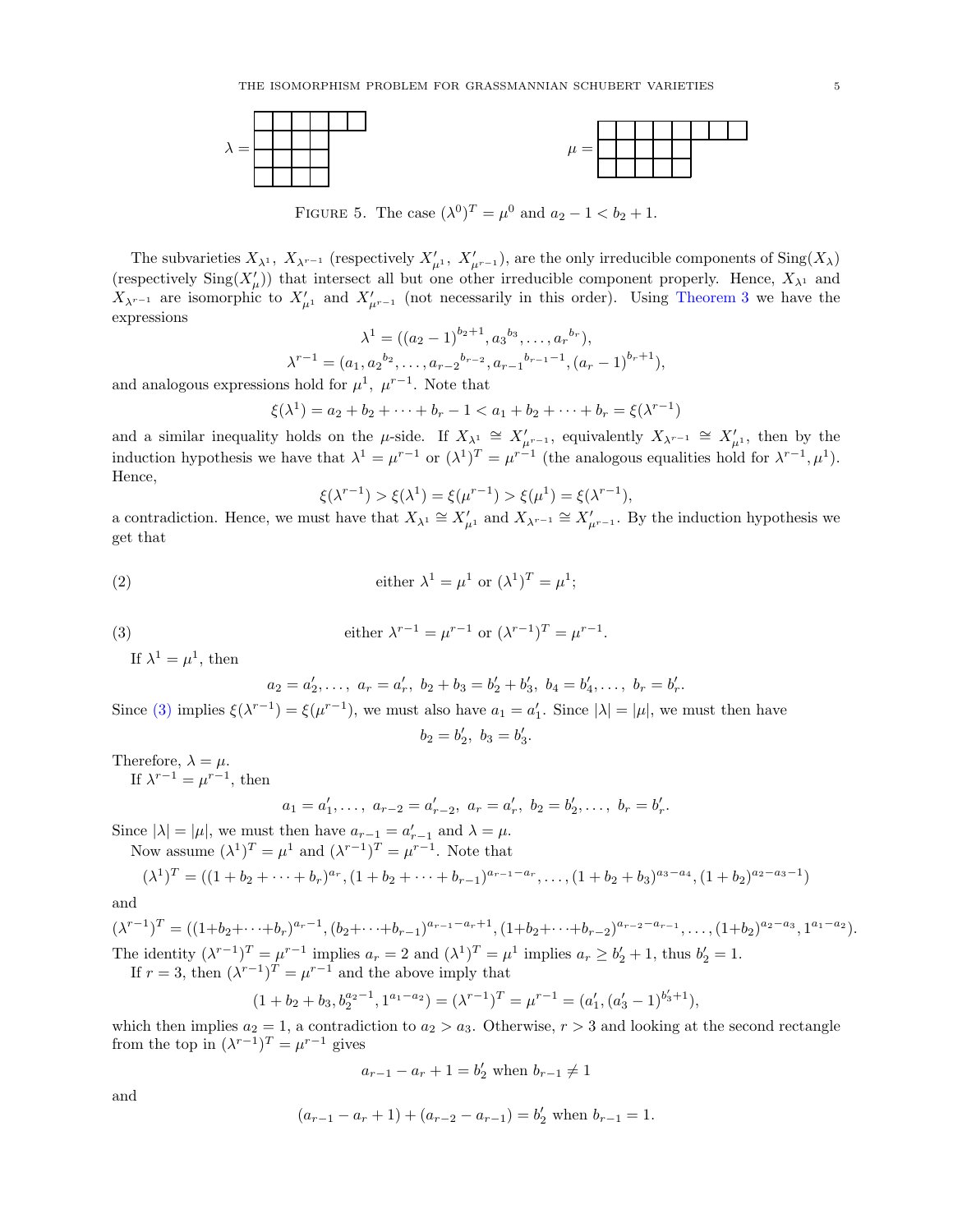Either way, we must have  $b'_2 > 1$ , which is again a contradiction to  $b'_2 = 1$  from above.

**Case 3:**  $r_0 = r - 2$ . This happens exactly when  $b_1 = b'_1 = a_r = a'_r = 1$ .

If  $r = 2$ , up to transposing some diagrams, we may assume

$$
a_1 \leq b_2 + 1
$$
 and  $a'_1 \leq b'_2 + 1$ .

<span id="page-5-0"></span>Suppose  $a_1 > a'_1$ . We count sub-diagrams of  $\lambda$  and  $\mu$  of size  $a_1' + 1$ . They are necessarily of the form  $(c, 1^d)$ .  $\lambda$  contains  $a_1 \geq a_1' + 1$  such sub-diagrams, while  $\mu$  contains fewer because the single-row diagram  $(a'_1 + 1)$ is not a sub-diagram of  $\mu$  (see [Figure 6\)](#page-5-0). This is a contradiction. Therefore,  $a_1 = a'_1$ ,  $b_2 = b'_2$ , i.e.  $\lambda = \mu$ .



FIGURE 6. Diagrams  $\lambda$ ,  $(a'_1 + 1)$ ,  $\mu$ 

Now assume  $r > 2$ , and in this case

$$
\lambda^{0} = ((a_{2}-1)^{b_{2}}, \ldots, (a_{r-1}-1)^{b_{r-1}}),
$$

and an analogous expression holds for  $\mu^0$ . Again, we may assume  $\lambda^0 = \mu^0$ , which implies

(4) 
$$
a_i = a'_i, \ b_i = b'_i \text{ for } i = 2, \dots, r-1.
$$

We have

$$
\lambda^{1} = ((a_{2} - 1)^{b_{2}+1}, a_{3}^{b_{3}}, \dots, a_{r-1}^{b_{r-1}}, 1^{b_{r}}),
$$
  

$$
\lambda^{r-1} = (a_{1}, a_{2}^{b_{2}}, \dots, a_{r-2}^{b_{r-2}}, a_{r-1}^{b_{r-1}-1}),
$$

and similar expressions hold for  $\mu^1$  and  $\mu^{r-1}$ . Considering proper intersections of components as in Case 2, we must have that either

$$
X_{\lambda^1} \cong X'_{\mu^1}
$$
 and  $X_{\lambda^{r-1}} \cong X'_{\mu^{r-1}}$ 

or

$$
X_{\lambda^1} \cong X'_{\mu^{r-1}} \text{ and } X_{\lambda^{r-1}} \cong X'_{\mu^1}.
$$

Since the first row of  $\lambda^1$  has length  $a_2 - 1$ , but the first row of  $\mu^{r-1}$  has length  $a'_1 > a'_2 = a_2$ , we have  $\lambda^1 \neq \mu^{r-1}$ . Similarly,  $\lambda^{r-1} \neq \mu^1$ . Since the left-most two columns of  $\lambda^1$  are of distinct lengths, but the top-most two rows of  $\mu^1$  are of the same length, we have  $(\lambda^1)^T \neq \mu^1$ . Similarly,  $(\lambda^{r-1})^T \neq \mu^{r-1}$ . Therefore, we are in either of the following two cases:

<span id="page-5-2"></span><span id="page-5-1"></span>(a)  $\lambda^1 = \mu^1$  and  $\lambda^{r-1} = \mu^{r-1}$ ; (b)  $(\lambda^1)^T = \mu^{r-1}$  and  $(\lambda^{r-1})^T = \mu^1$ .

Assume  $r = 3$ . In case [\(a\),](#page-5-1)  $\lambda^1 = \mu^1$  implies

$$
a_2 = a'_2, \ b_2 + b_3 = b'_2 + b'_3,
$$

and  $\lambda^2 = \mu^2$  implies

$$
a_1 = a'_1, \ b_2 = b'_2.
$$

Together, they imply  $\lambda = \mu$ . In case [\(b\),](#page-5-2)

$$
\lambda^{0} = \mu^{0} = \mu^{1} \cap \mu^{2} = (\lambda^{2})^{T} \cap (\lambda^{1})^{T} = (\lambda^{T})^{1} \cap (\lambda^{T})^{2} = (\lambda^{T})^{0}.
$$

So we may transpose  $\lambda$  to reduce to case [\(a\).](#page-5-1)

Finally, assume  $r > 3$ . In case [\(a\),](#page-5-1)

$$
\lambda = \lambda^1 \cup \lambda^{r-1} = \mu^1 \cup \mu^{r-1} = \mu;
$$

in case [\(b\),](#page-5-2)

$$
\lambda^T = (\lambda^T)^1 \cup (\lambda^T)^{r-1} = (\lambda^{r-1})^T \cup (\lambda^1)^T = \mu^1 \cup \mu^{r-1} = \mu.
$$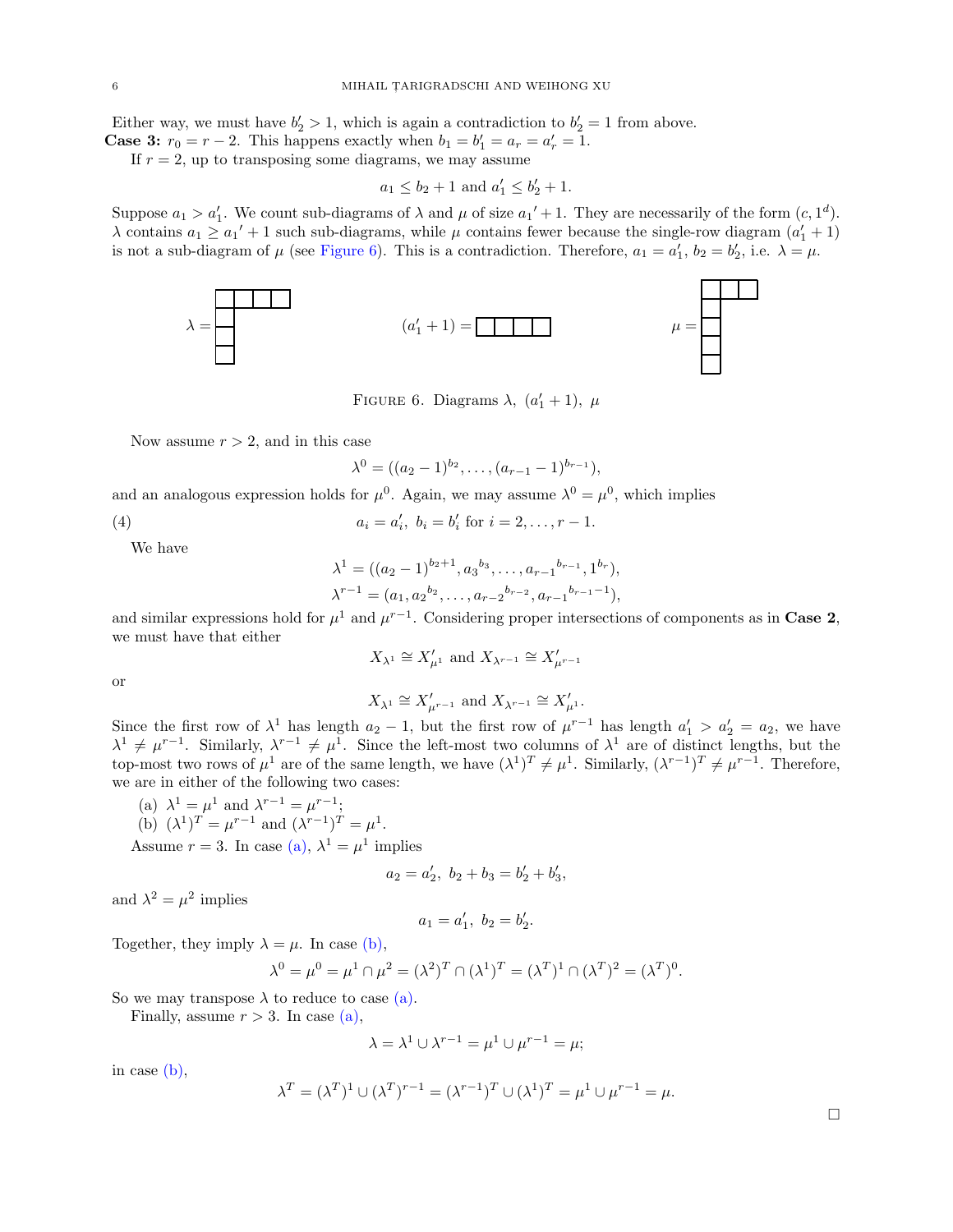#### 4. The isomorphism problem for Richardson varieties

<span id="page-6-1"></span>One can extend this problem to Richardson varieties, which are intersections of a Schubert variety and an opposite Schubert variety in a Grassmannian. Richardson varieties are indexed by skew diagrams. A skew diagram  $\theta = \mu^{\vee}/\lambda$  consists of boxes in  $\mu^{\vee}$  that are not in  $\lambda$ , where  $\lambda \subseteq \mu^{\vee}$  are Young diagrams, and it corresponds to the Richardson variety

$$
X_{\theta} = X_{\mu^{\vee}} \cap X^{\lambda}.
$$

<span id="page-6-2"></span>While the definition of  $X_{\theta}$  depends on  $\lambda$  and  $\mu$ , it follows from [\[BR12,](#page-9-3) Lemma 3.2] that the isomorphism class of  $X_{\theta}$  depends only on the skew diagram  $\theta$ , where only the boxes in  $\theta$  and their relative positions are remembered. For two skew diagrams  $\theta$ ,  $\theta'$ , we write  $\theta = \theta'$  if they are the same in this sense (see [Figure 7\)](#page-6-2).



FIGURE 7.  $\theta = \theta'$ .

Let  $\theta$  be a skew diagram, we define  $P(\theta)$  to be the poset on the boxes of  $\theta$  with the ordering induced by the covering relations

 $x < y$  if x is immediately to the left or above y.

As before, we use  $|\theta| = |P(\theta)|$  to denote the number of boxes in  $\theta$ .

For a poset  $P$ , we will write  $P^{op}$  for its opposite poset. We adopt the definitions related to the connected-ness of a poset in [\[Sch03\]](#page-9-4). We say that two posets P, Q are semi-isomorphic, denoted as  $P \sim Q$ , if there is a bijection f between their sets of connected components, and for each connected component  $P_i$  of  $P$ , either  $P_i \cong f(P_i)$  or  $P_i^{op} \cong f(P_i)$ .

Let X, X' be two Grassmannians and  $X_{\theta} \subseteq X$ ,  $X'_{\theta'} \subseteq X'$  be Richardson varieties. We will prove:

<span id="page-6-0"></span>**Proposition 7.** If  $P(\theta) \sim P(\theta')$ , then  $X_{\theta} \cong X'_{\theta'}$  as varieties.

We conjecture the converse:

<span id="page-6-3"></span>Conjecture 8. If  $X_{\theta} \cong X'_{\theta'}$  as varieties, then  $P(\theta) \sim P(\theta')$ .

While proving [Proposition 7,](#page-6-0) we will show that if  $\lambda$  and  $\lambda'$  are diagrams, then  $P(\lambda) \cong P(\lambda')$  is equivalent to

either 
$$
\lambda = \lambda'
$$
 or  $\lambda^T = \lambda'$ 

(note that  $P(\lambda)^{op} \cong P(\lambda')$  is possible only when  $\lambda$  is a rectangle). Therefore, combining [Proposition 7](#page-6-0) and [Conjecture 8](#page-6-3) would generalize [Theorem 6.](#page-2-0)

<span id="page-6-4"></span>We say that a skew diagram  $\theta$  is disconnected if it can be split into a non-empty NE part  $\theta'$  and a nonempty SW part  $\theta''$ . More precisely, a NW-SE diagonal partitions the diagram into two disjoint non-empty skew diagrams. See [Figure 8.](#page-6-4) In the following, by diagonals we mean NW-SE diagonals. We call a diagonal "higher" than another diagonal if it is strictly NE of the latter.



Figure 8. A disconnected skew diagram

<span id="page-6-5"></span>**Lemma 9.** A skew diagram  $\theta$  is connected if and only if  $P(\theta)$  is connected.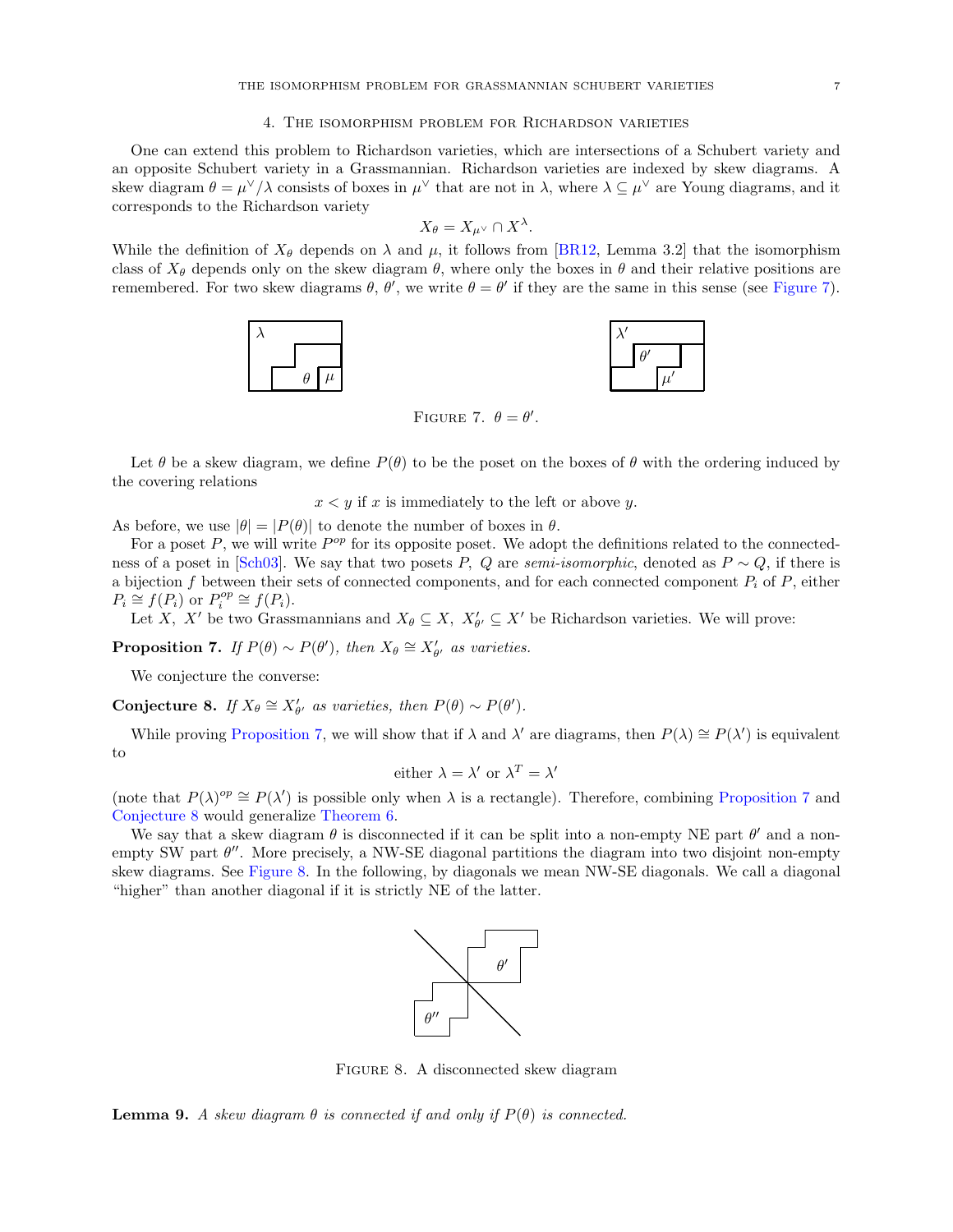*Proof.* Assume  $\theta$  is connected.

<span id="page-7-0"></span>We claim that there exists a unique  $t \in \theta$  that is "the most NE", i.e. that belongs to the highest diagonal intersecting  $\theta$ . Otherwise, pick two such boxes  $t_1, t_2 \in \theta$ , since they must belong to the same diagonal, they are comparable. Assume that  $t_1 < t_2$ , using the fact that  $\theta$  is a skew diagram, there exists a box  $t' \in \theta$  that is east of  $t_1$  and north of  $t_2$  (see [Figure 9\)](#page-7-0). Then  $t'$  belongs to a higher diagonal, a contradiction.



FIGURE 9. Finding box on a higher diagonal

If  $a \in \theta \setminus \{t\}$ , then we claim that there exists an adjacent box on a higher diagonal. Assume the contrary, then since  $\theta$  is a skew diagram, there must be no box north of a (sharing the same column) and no box east of a (sharing the same row). Consequently, there must be no box strictly NW of a and no box strictly SE of a (without sharing the same row or column in both cases). It follows that the diagonal passing through a's NE corner partitions  $\theta$  with a and t on different sides, contradicting the fact that  $\theta$  is connected.

Repeatedly applying the above argument yields a path of adjacent boxes from a to t in  $P(\theta)$ , hence  $P(\theta)$ is connected.

Conversely, assume  $P(\theta)$  is connected. Let x and y be two different boxes in  $\theta$ . Then there exists a sequence  $(z_0 = x, z_1, \ldots, z_l = y)$  of distinct boxes in  $\theta$  where consecutive boxes are adjacent. Since adjacent boxes in  $\theta$  cannot be separated by a diagonal, x, y are in the same connected component of  $\theta$ . By our arbitrary choice of x, y, we have that  $\theta$  is connected.

<span id="page-7-1"></span>**Definition 10.** For  $\theta = \mu^{\vee}/\lambda$ , let  $\theta^{\dagger} \coloneqq \lambda^{\vee}/\mu$ . See [Figure 10.](#page-7-1)



FIGURE 10.  $\theta$  and  $\theta^{\dagger}$ .

Note that  $P(\theta^{\dagger}) = P(\theta)^{op}$ . Furthermore, considering the automorphism  $w_0$  of X we have that

$$
X_{\theta^{\dagger}} = X_{\lambda^{\vee}} \cap X^{\mu} = w_0(X^{\lambda}) \cap w_0(X_{\mu^{\vee}}) = w_0(X^{\lambda} \cap X_{\mu^{\vee}}) = w_0(X_{\theta}).
$$

Thus,  $X_{\theta} \cong X_{\theta^{\dagger}}$ .

Let  $\theta$  be a skew diagram and  $\theta^1, \ldots, \theta^r \subseteq \theta$  be its connected components. Then, [\[BR12,](#page-9-3) Lemma 3.2(b)] shows that

$$
X_\theta \cong \prod X_{\theta^i}.
$$

Therefore, [Proposition 7](#page-6-0) and [Conjecture 8](#page-6-3) can be reduced to the case where  $\theta$  and  $\theta'$  are connected.

**Lemma 11.** Let  $\theta$ ,  $\theta'$  be connected skew diagrams and let  $\phi$ :  $P(\theta) \to P(\theta')$  be an isomorphism of posets, then either

$$
\theta = \theta' \text{ and } \phi = id
$$

or

$$
\theta^T = \theta' \text{ and } \phi \text{ is given by transposing } \theta.
$$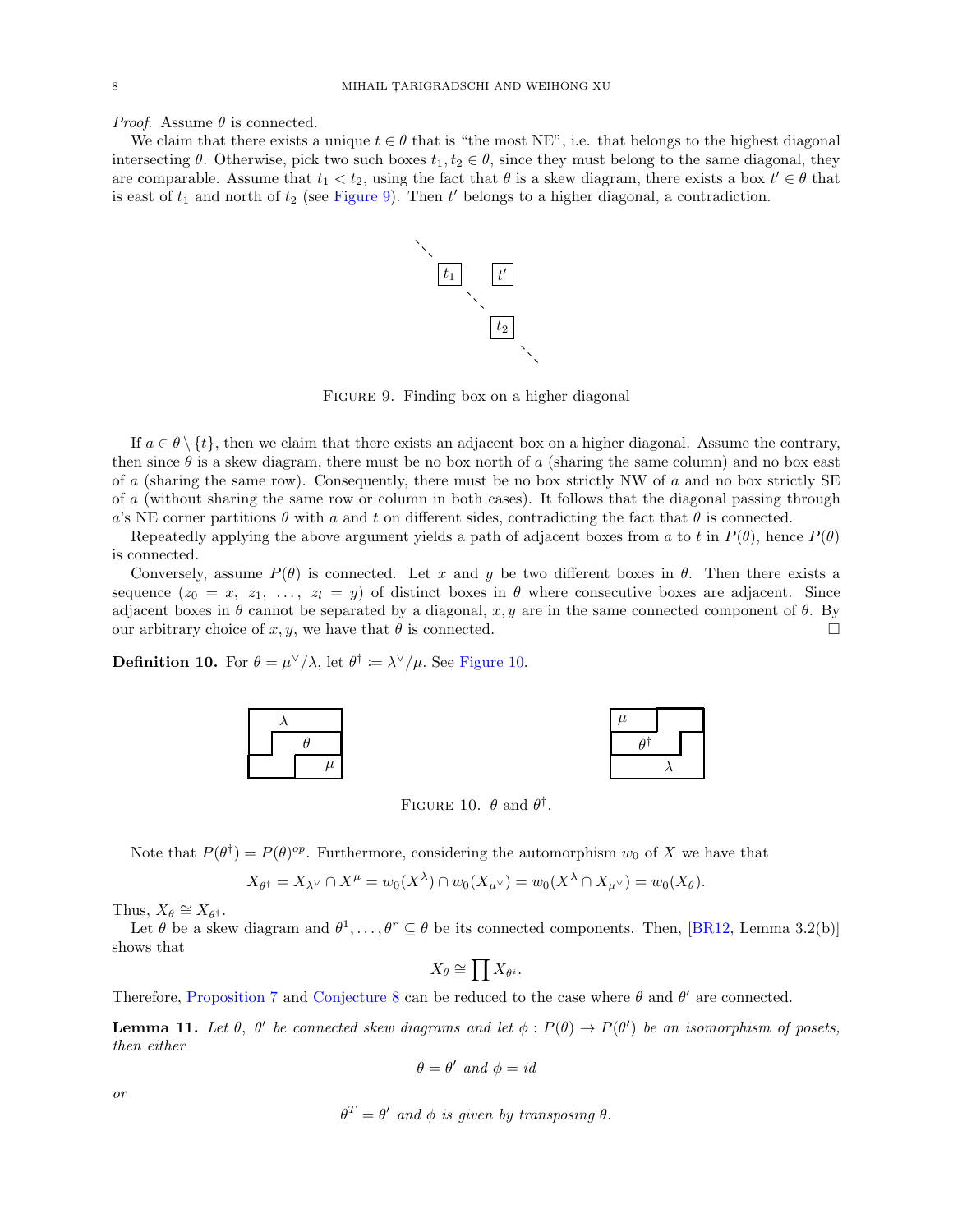*Proof.* Note that  $|\theta| = |P(\theta)| = |P(\theta')| = |\theta'|$ .

We will prove the statement by induction on  $|\theta| = |\theta'|$ . If  $|\theta| = |\theta'| \leq 2$ , then the claim is trivially true, thus we assume that  $|\theta| > 2$ .

Assume by induction that the lemma is true for all connected skew diagrams of size less than  $|\theta|$ .

Let t and b be the top and bottom boxes in the left-most non-empty column in  $\theta$ , respectively. Suppose there is no box to the right of b in  $\theta$ . Since  $\theta$  is connected and  $|\theta| > 2$  by our assumption, there is a neighboring box  $y$  above  $b$ . See [Figure 11](#page-8-0)A.

Note that

$$
(\theta^{\dagger})^T = (\lambda^{\vee})^T / \mu^T = (\lambda^T)^{\vee} / \mu^T = (\theta^T)^{\dagger} \text{ and } \theta^{\dagger \dagger} = \theta.
$$

Therefore, we may replace  $\theta$  with  $(\theta^T)^{\dagger}$ ,  $\theta'$  with  $(\theta^T)^{\dagger}$ , and  $\phi$  with the corresponding isomorphism

$$
P((\theta^T)^{\dagger}) \cong P(\theta)^{op} \to P((\theta'^T)^{\dagger}) \cong P(\theta')^{op}
$$

<span id="page-8-0"></span>if necessary and assume that there is a neighboring box y to the right of b in  $\theta$ . See [Figure 11](#page-8-0)B and [Figure 12.](#page-8-1)





<span id="page-8-1"></span>(A)  $\theta$  when there is no box to the right of b

# Figure 11



FIGURE 12.  $\theta$  when there is a box to the right of b

Note that t is minimal in  $P(\theta)$ , so that  $\theta_t := \theta \setminus \{t\}$  is also a skew diagram and  $P(\theta_t) = P(\theta) \setminus \{t\}$ . Since  $\theta$ is a skew diagram, there must then be a neighboring box  $z$  to the right of t and a column of boxes connecting y and z in  $\theta$ . This implies that  $\theta_t$  is connected. In this case,  $\phi(t)$  is minimal in  $P(\theta')$ , so  $\theta'_{\phi(t)}$  is also a skew diagram. Note that the restriction  $\phi_t: P(\theta_t) \to P(\theta'_{\phi(t)})$  is an isomorphism of posets. Using the fact that  $P(\tilde{\theta}_t) \cong P(\theta'_{\phi(t)})$  is connected, by [Lemma 9](#page-6-5) we have that  $\theta'_{\phi(t)}$  is also connected.

By induction hypothesis, up to transposing  $\theta'$ , we may assume without loss of generality that

$$
\theta_t = \theta'_{\phi(t)}
$$
 and  $\phi_t = id$ .

It suffices to show that  $\phi(t)$  is the left neighbor of  $\phi(z)$  in  $\theta'$ .

If  $t \neq b$ , then there is a neighboring box w below t.  $\phi : P(\theta) \to P(\theta')$  being an isomorphism implies  $\phi(t) < \phi(z)$  and  $\phi(t) < \phi(w)$ . There is a unique way to attach  $\phi(t)$  to  $\theta'_{\phi(t)}$  preserving these relations such that the result is a skew diagram.

Otherwise,  $t = b$ , and  $y = z$  is the only neighbor of t in  $\theta$ .  $\phi : P(\theta) \to P(\theta')$  being an isomorphism implies that  $\phi(y)$  is the only neighbor of  $\phi(t)$  in  $\theta'$  and that  $\phi(t) < \phi(y)$ . Suppose for a contradiction that  $\phi(t)$  is the top neighbor of  $\phi(y)$  in  $\theta'$ . Then  $\phi_t = id$  implies that there is no box above y in  $\theta_t$ . Since  $\theta_t$  is a connected skew diagram and  $|\theta_t| \geq 2$  by our assumption, there must be a neighboring box in  $\theta_t$  to the right of y, and therefore a neighboring box to the right of  $\phi(y)$  in  $\theta'_{\phi(y)}$ . Since  $\theta'$  is a skew diagram, there must then be a neighboring box to right of  $\phi(t)$  in  $\theta'$ . See [Figure 13.](#page-9-5) But then  $\phi(t)$  has two neighbors, which is a  $\Box$ contradiction.